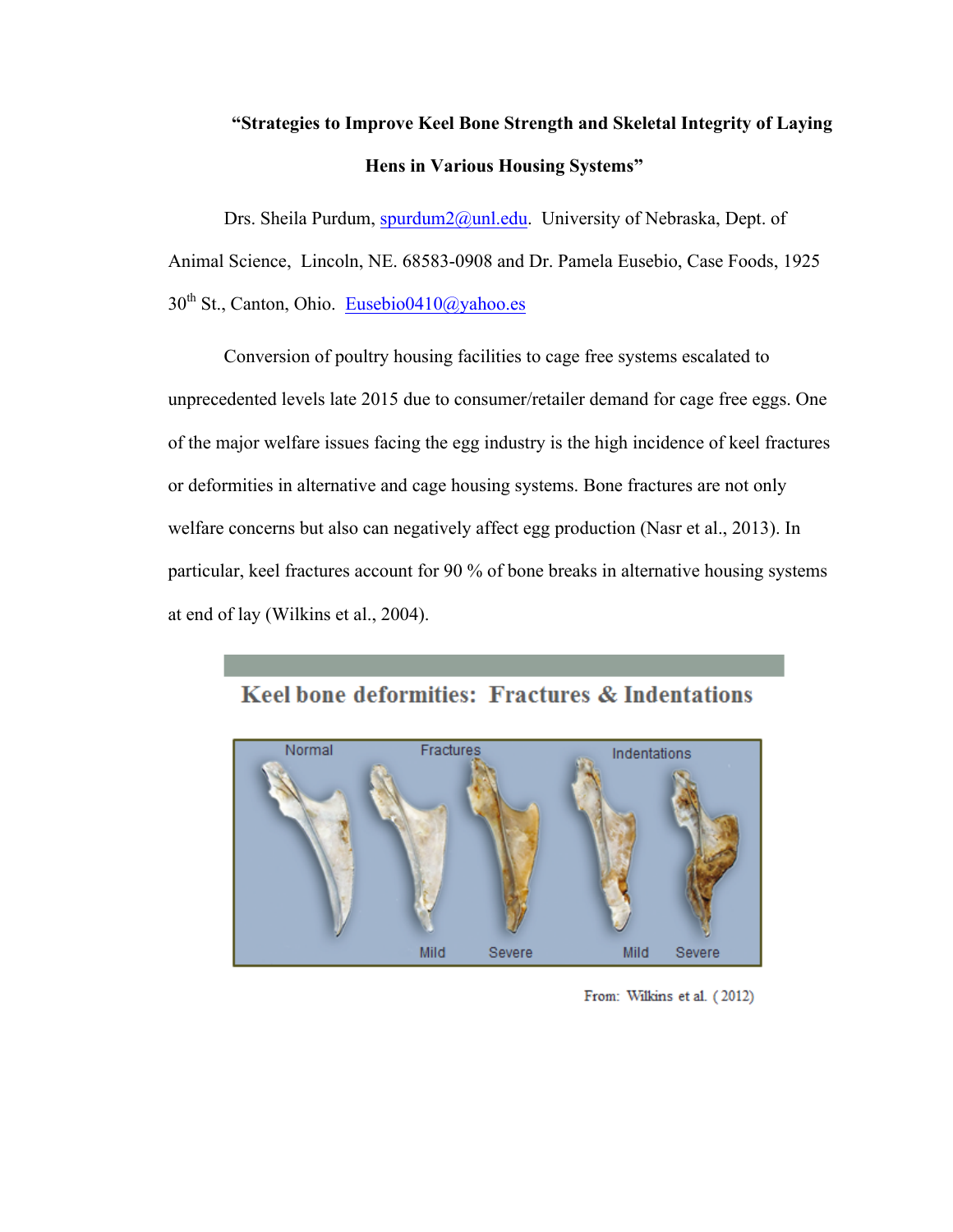Past studies to improve skeletal integrity have focused on manipulation of environment and nutrition during the layer phase; however, by this stage it may be too late to improve bone quality and reverse the onset of osteoporosis. Pullets reach their mature frame size by 12 wk of age, with subsequent formation of medullary bone that eventually constitutes up to 19 % of total body ash (Kwakkel et al., 1993). The modern pullet experiences low feed intake at the onset of lay and has the genetic potential to come quickly into peak production; substantial body reserves at the onset of production are indispensable to achieve satisfactory hen performance.

Strategies to improve bone quality and shell strength in the modern laying hen in today's new housing systems may include:

- 1. Feeding Large Particle Limestone during the Pullet Growth Cycle
- 2. Moderating the Ca: P ratio of pullet rations
- 3. Increasing level of Calcium fed in pullet and layer rations
- 4. Supplemental free choice calcium in floor pen systems

Such programs have been the subject of research at the University of Nebraska for the past 6 years and will be reported on in this presentation.

**Study 1. Evaluation of limestone particle size (LPS) in two strains of laying birds housed in conventional cages or aviaries on bone integrity.**

Lohmann Brown and Bovan White chicks were started in equal numbers on the floor or in battery brooders and were intermingled throughout all subsequent housing systems. At 5 wk of age, 432 floor-raised pullets were moved to 8 aviary cages. At 10 wk, 256 battery-raised pullets were transferred to 64 conventional layer cages. Pullets were given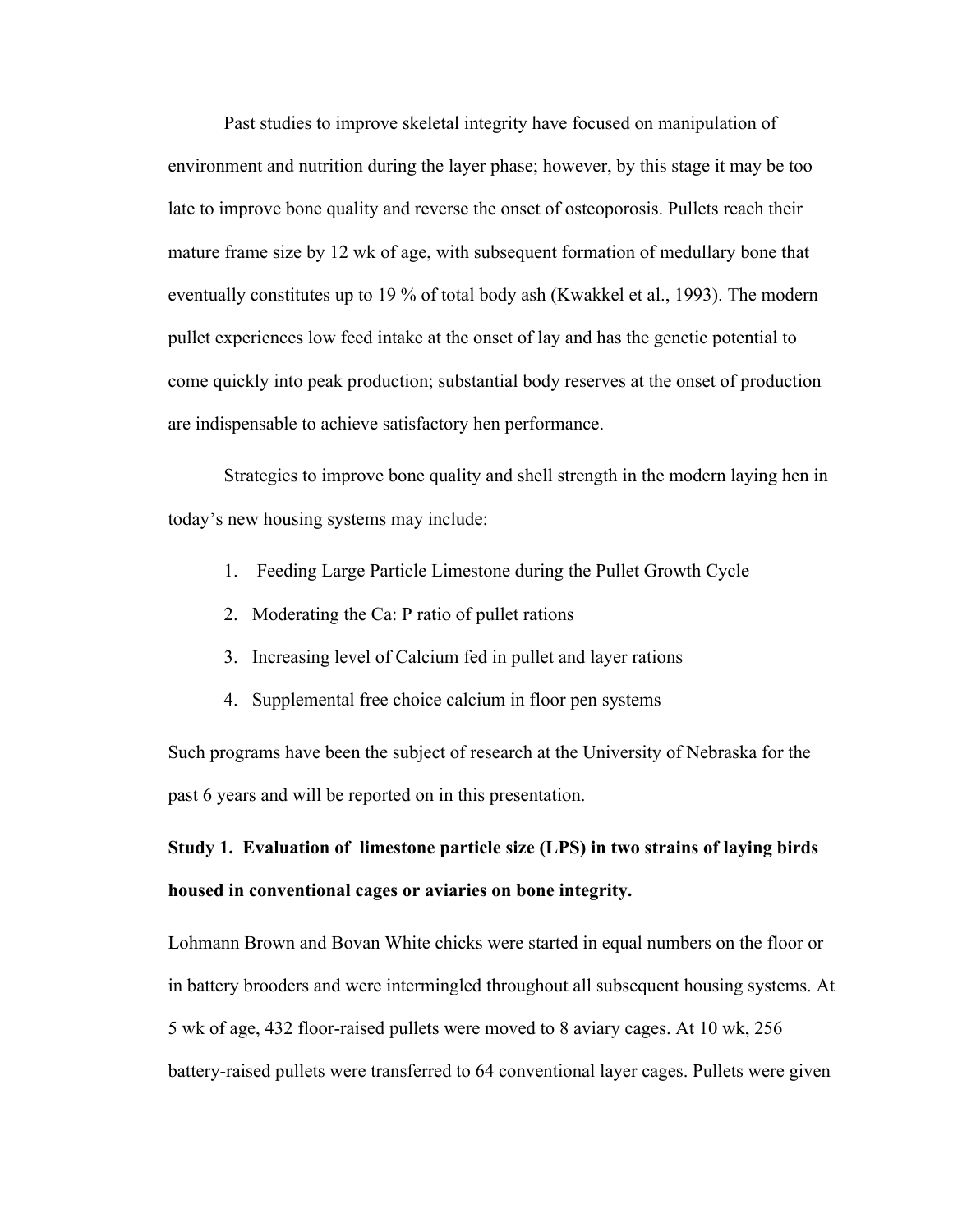diets containing fine (**LPS-FINE**, 0.431 mm) or a blend of fine and coarse (**LPS-BLEND**, 0.879 mm) LPS from 7 to 17 wk. LPS- Fine and LPS-Blend were procured from Iowa Limestone Resources in Weeping Water, Nebraska. Hens received the same layer diet from 18 to 54 wk. Diets were formulated to have the same nutrient specifications and provided in mash form. All diets contained phytase.

Tibia bone mineral density (**BMD**) was determined using a dual energy x-ray absorptiometry. Presence of keel indentations, curvatures, or fractures was recorded.

LPS-BLEND increased BMD (0.215 vs. 0.208,  $P = 0.03$ ) at 18 wk. Caged pullets also had greater BMD than the Aviary birds at 18 wks and White strain hens had more BMD compared to Brown strain hens. During the pullet phase, the odds of pullets fed LPS-FINE displaying keel curvatures were 2.8 times the odds of those fed LPS-BLEND  $(P = 0.04)$ . During the layer phase, hens fed the blended LPS as pullets laid eggs with heavier shells (7.39 vs. 7.49 g; *P* = 0.05). At 54 wk, hens fed LPS-BLEND as pullets had lower odds of keel indentations ( $P = 0.02$ ). Taken together, feeding LPS-BLEND to pullets improved bone mineralization at the onset of sexual maturity and reduced keel damage during the pullet and layer phases, regardless of strain.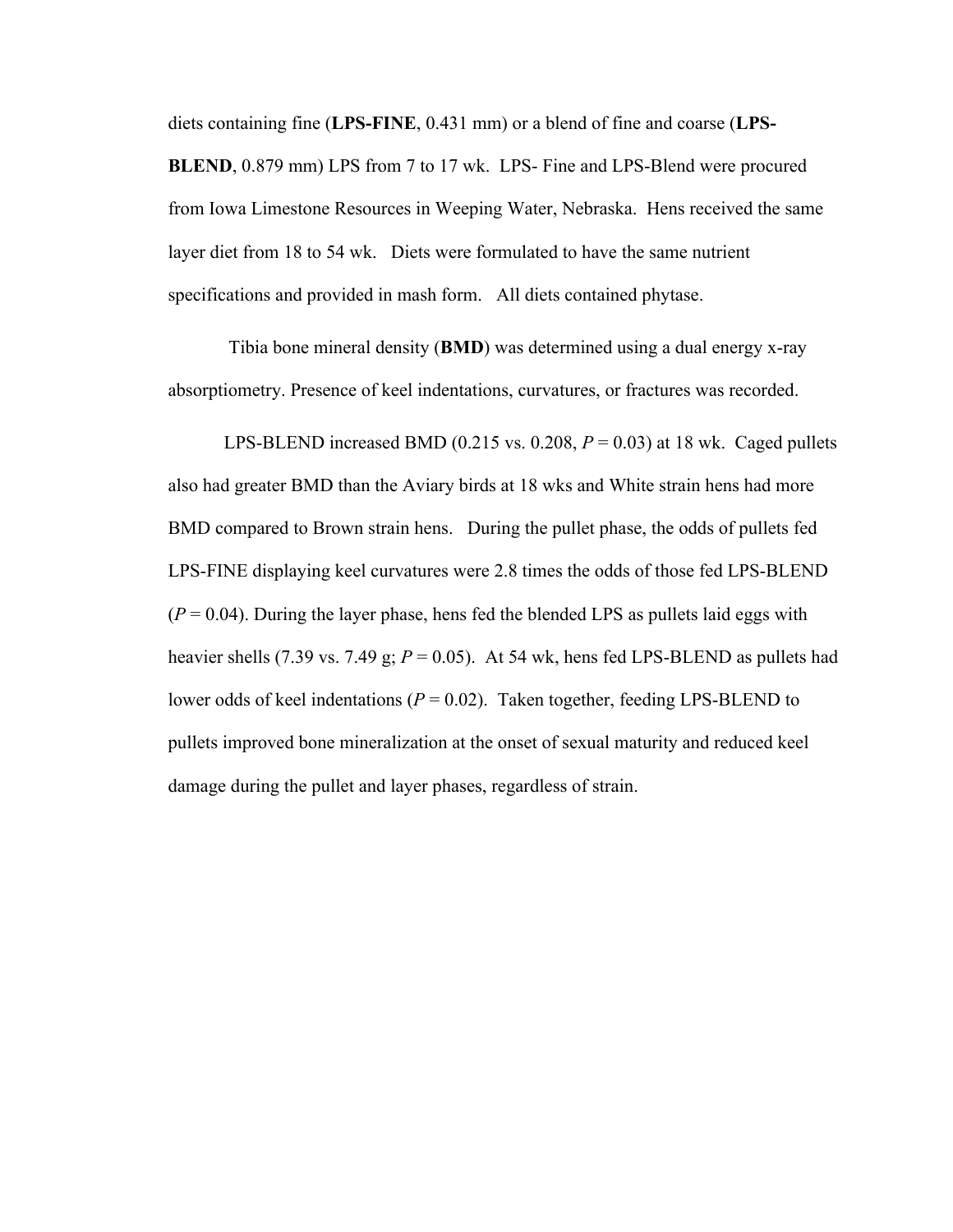|                               | 13 wk      |            |                        | 18 wk                |                |                         |  |
|-------------------------------|------------|------------|------------------------|----------------------|----------------|-------------------------|--|
| Treatments                    | <b>BMD</b> | <b>BMC</b> | Area                   | <b>BMD</b>           | <b>BMC</b>     | Area                    |  |
|                               | $(g/cm^2)$ | (g)        | $\text{(cm}^2\text{)}$ | (g/cm <sup>2</sup> ) | (g)            | $\text{ (cm}^2\text{)}$ |  |
| Limestone particle size       |            |            |                        |                      |                |                         |  |
| Fine                          | 0.172      | 1.81       | 10.45                  | $0.208^{\rm b}$      | 2.57           | 12.31                   |  |
| Blend                         | 0.174      | 1.82       | 10.40                  | $0.215^a$            | 2.68           | 12.39                   |  |
|                               | (0.002)    | (0.02)     | (0.12)                 | (0.002)              | (0.05)         | (0.15)                  |  |
| Housing system                |            |            |                        |                      |                |                         |  |
| Cage                          | 0.171      | 1.79       | 10.41                  | $0.215^a$            | 2.57           | $11.87^{b}$             |  |
| Aviary                        | 0.175      | 1.84       | 10.44                  | $0.208^{\rm b}$      | 2.68           | $12.83^a$               |  |
|                               | (0.002)    | (0.03)     | (0.13)                 | (0.002)              | (0.06)         | (0.16)                  |  |
| Strain                        |            |            |                        |                      |                |                         |  |
| <b>Brown</b>                  | 0.172      | 1.87       | 10.82                  | $0.198^{b}$          | $2.40^{b}$     | 12.09                   |  |
| White                         | 0.174      | 1.75       | 10.04                  | $0.225^{\text{a}}$   | $2.85^{\circ}$ | 12.61                   |  |
|                               | (0.004)    | (0.07)     | (0.33)                 | (0.004)              | (0.12)         | (0.34)                  |  |
| Source of variation           |            |            |                        | $P$ -values          |                |                         |  |
| Strain $(S)$                  | 0.779      | 0.370      | 0.229                  | 0.004                | 0.062          | 0.435                   |  |
| Housing system (HS)           | 0.196      | 0.191      | 0.890                  | 0.061                | 0.207          | 0.001                   |  |
| Limestone particle size (LPS) | 0.424      | 0.875      | 0.780                  | 0.034                | 0.177          | 0.743                   |  |
| $H S \times S$                | 0.023      | 0.182      | 0.973                  | 0.191                | 0.473          | 0.688                   |  |
| $LPS \times S$                | 0.592      | 0.613      | 0.625                  | 0.540                | 0.939          | 0.442                   |  |
| <b>LPS×HS</b>                 | 0.610      | 0.434      | 0.792                  | 0.173                | 0.421          | 0.848                   |  |
| <b>S</b> ×HS×LPS              | 0.369      | 0.908      | 0.369                  | 0.435                | 0.830          | 0.305                   |  |
| <b>BW</b>                     | 0.096      | 0.025      | 0.159                  | 0.0002               | 0.0003         | 0.0004                  |  |

**Table 1. Limestone particle size fed to pullets, housing system and strain effects on tibia bone mineral density<sup>1</sup> (BMD), bone mineral content<sup>1</sup> (BMC) and area<sup>1</sup> at 13 and 18 wk of age**

a<sup>-b</sup> Means within the same column lacking a common superscript differ ( $P \le 0.05$ ). <sup>1</sup>Values were adjusted by BW recorded at the time of scan.

 $2N = 16$ .

 $3A$  total of 14 (7 White and 7 Brown) pullets from each aviary unit and a total of 8 (4 White and 4 Brown) pullets from each cage group were sampled at 13 and 18 wk of age. 4 Values in parentheses are SEM.

 ${}^{5}S$  = Strain, HS = Housing system; LPS = Limestone particle size fed to pullets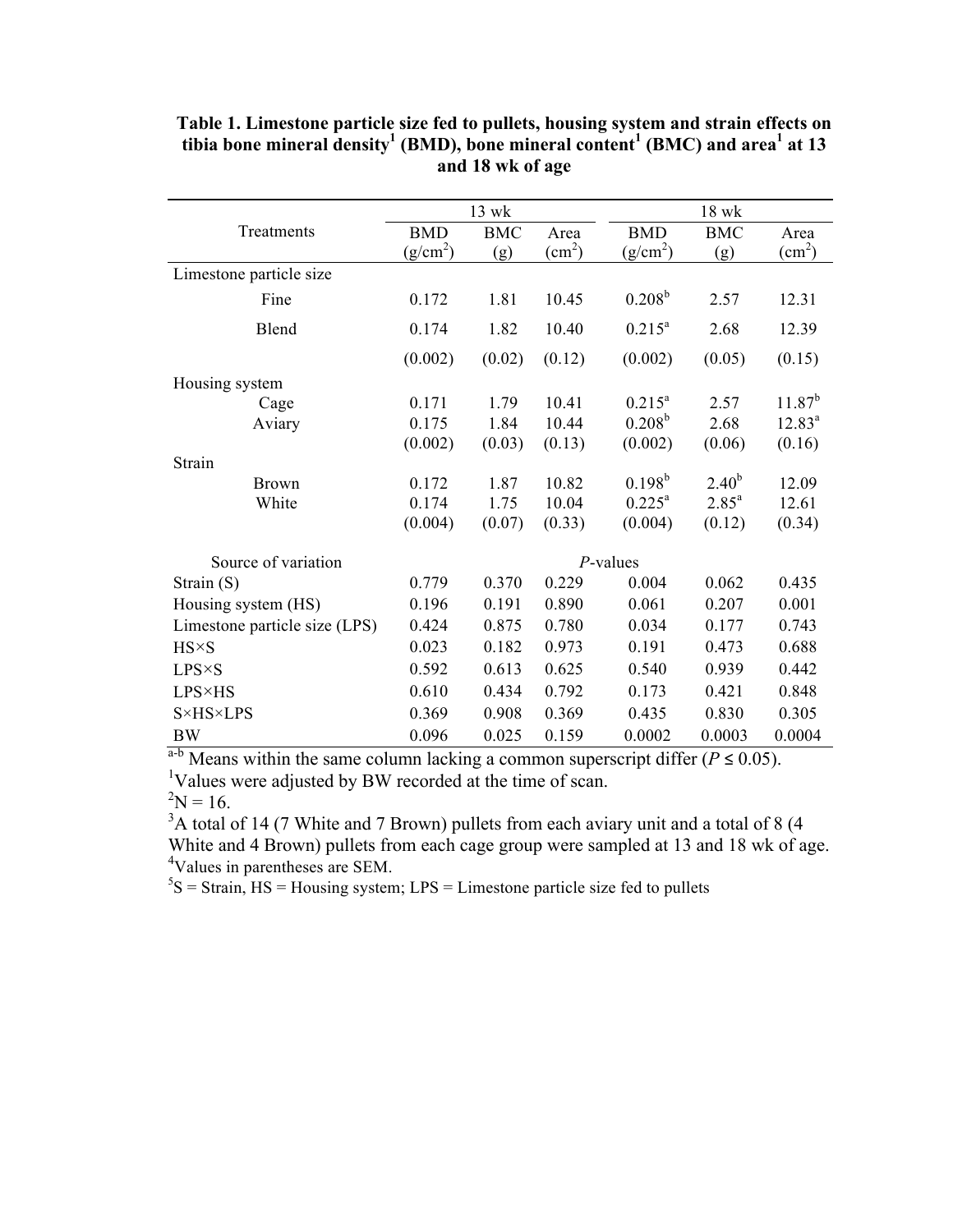## **Study 2. Effects of Limestone Particle Size and Dietary Phosphorus during the Pullet Period on Layer Bone Health and Eggshell Strength.**

The objective of this experiment was to evaluate two limestone particle sizes (LPS) and dietary phosphorus level (P) fed to pullets from 5 to 18 wk of age housed in litter floor pens. At 1 day of age, 600 Bovan White pullets were housed in 12 floor pens (50 pullets/pen; 929 cm<sup>2</sup>/ pullet). Floor pens contained perches, nest area, feeder tubes, and nipple drinkers. All chicks were fed the same ration to 5 weeks of age. Dietary treatments started at 5 wks; pullets were fed grower (5-14 wk, 0.35 vs. 0.25 % Av. P) and developer diet (15-18 wk, 0.30 or 0.20 % Av. P) including either a fine (F, 0.431 mm) or a blend (B) of fine and large particles (0.878 mm) of limestone (ILC ).



**Figure 1. Interaction between LPS and P on BW**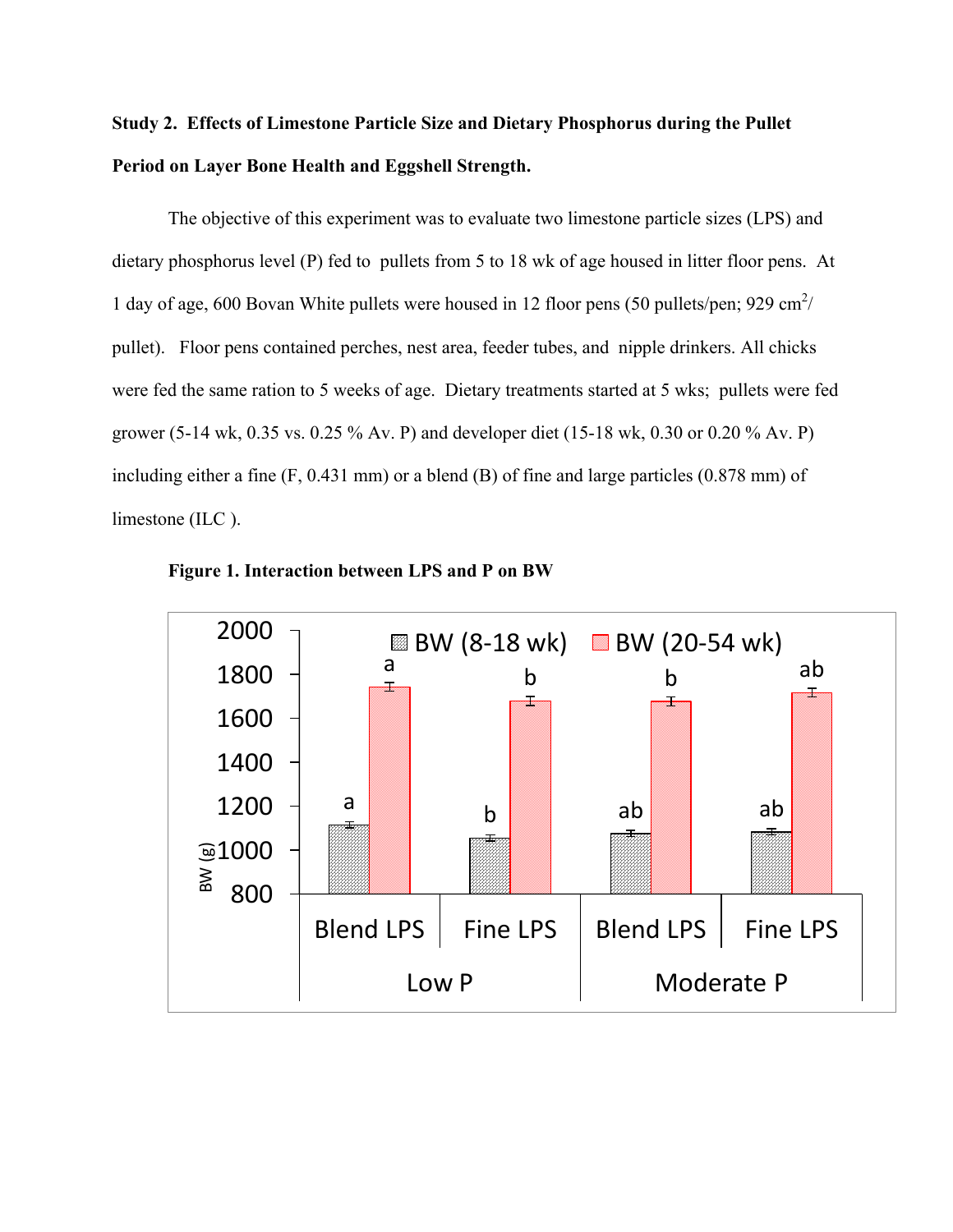

**Figure 2. Interaction Between P level and time on % Egg Shell**

Feeding blend LPS to pullets increased BW during the pullet and layer phase only when low P levels were fed to pullets. The use of low levels of P during the pullet phase improved late eggshell %. The inclusion of different levels of P and LPS did not affect keel bone deformities incidence in the one-tier cage-free housing system. When pullets were fed moderate P, pullets fed B-LPS had higher bone area than those fed F-LPS at 14 wk ( $P = 0.07$ ). There were no effects on keel bone problems ( $P > 0.10$ ).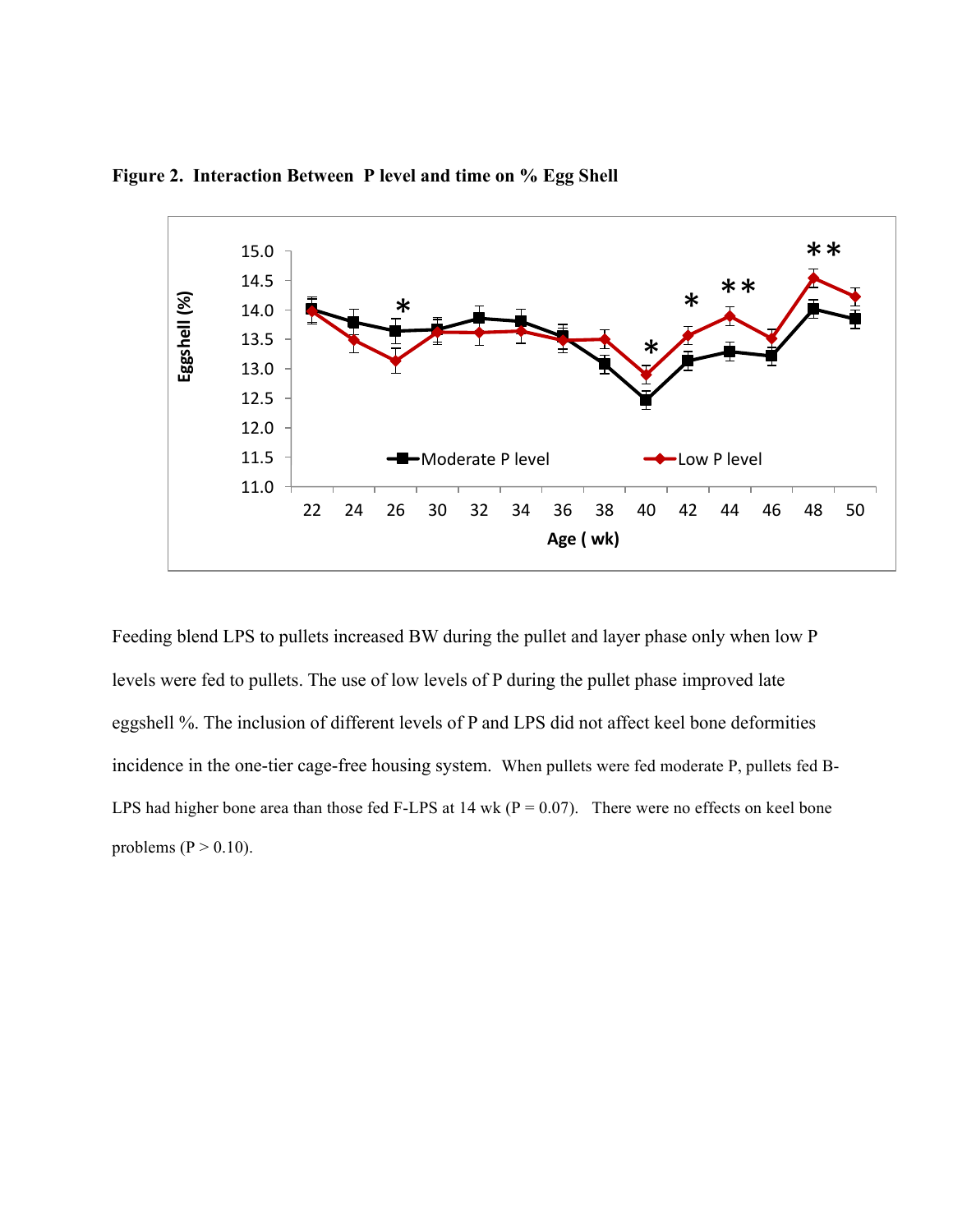|  |  |  | Table 2. Interaction between LPS and P level on Bone Characteristics (14 WOA) |  |
|--|--|--|-------------------------------------------------------------------------------|--|
|  |  |  |                                                                               |  |

| Phosphorus Level | Limestone Particle | Bone mineral | <b>Bone Mineral</b> | Bone Area |
|------------------|--------------------|--------------|---------------------|-----------|
|                  | Size (LPS)         | Density      | Content             | Cm2       |
|                  |                    | g/cm2        | grams               |           |
| Low              | Blend              | 0.1672       | 1.42                | 8.53      |
| Low              | Fine               | 0.1667       | 1.45                | 8.67      |
| Moderate         | Blend              | 0.1663       | 1.48                | 8.92      |
| Moderate         | Fine               | 0.1686       | 1.42                | 8.55      |
| p-value          |                    | <b>NS</b>    | <b>NS</b>           | 0.07      |

## **Study 3. Increasing Dietary Calcium during Pullet Grower/Developer Phases and Layer Period through Peak Production**

Dietary treatments: Hens were given isocaloric and isoprotein diets containing either standard (STD) or increased dietary Ca and P (CaP+) levels from 7 to 52 wk of age.

**Table 3. Dietary Treatments** 

|          | Grower     | Grower | Developer    | Developer | Prelay    | Prelay | Lay  | Lay  |
|----------|------------|--------|--------------|-----------|-----------|--------|------|------|
|          | $7-10$ wks |        | $11 - 15$ wk |           | $16-17$ w |        |      |      |
| Ca, $\%$ | 1.00       | 1.45   | 0.95         | 1.43      | 2.40      | 3.60   | 4.01 | 5.01 |
| $AP,\%$  | 0.48       | 0.65   | 0.41         | 0.62      | 0.45      | 0.68   | 0.40 | 0.50 |
| Ca/P     | 2.1        | 2.2    | 2.3          | 2.3       | 5.3       | 5.3    | 10   | 10   |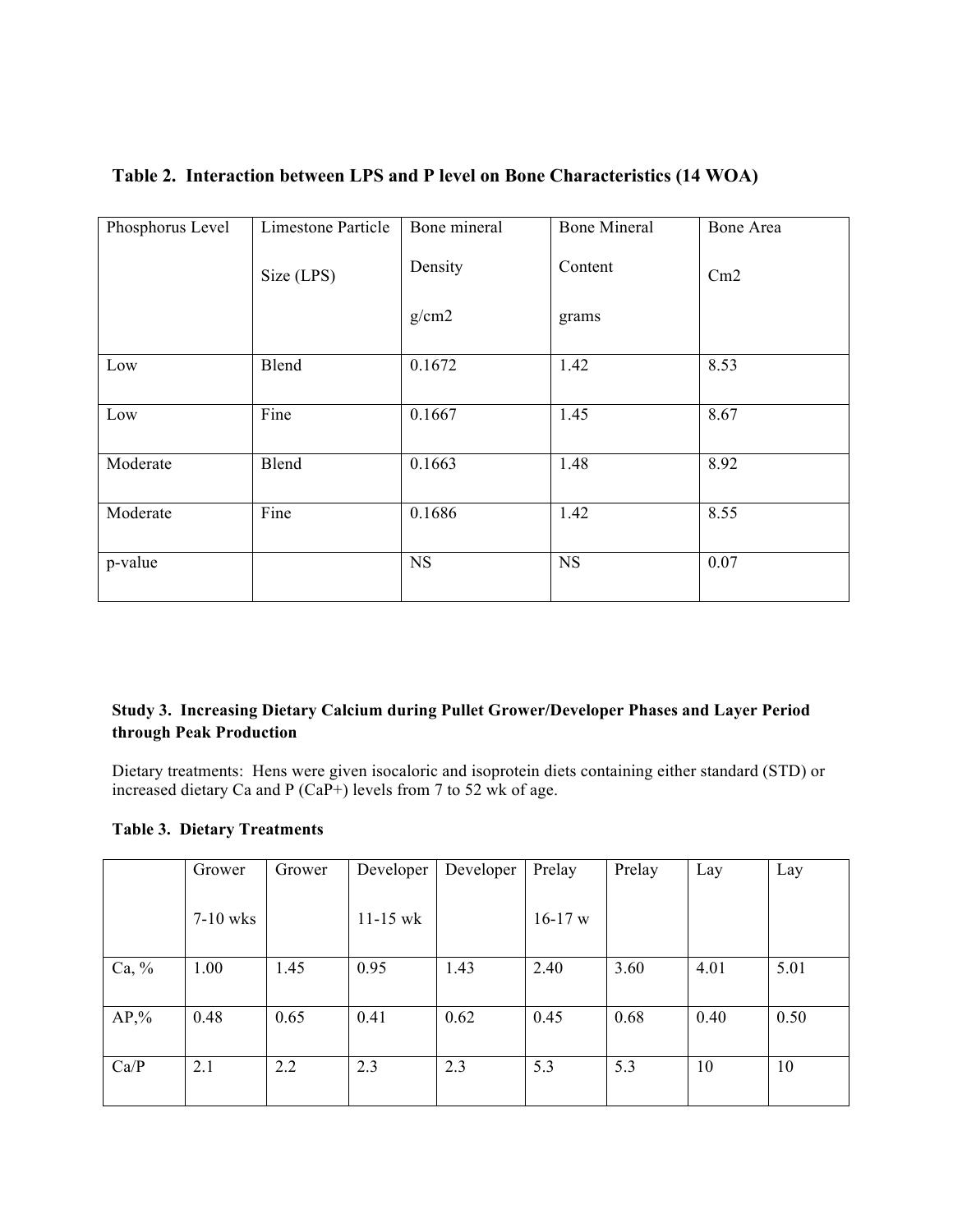## Effects of strain and Ca levels on egg production\*



### **Figure 3. Trial 3. Strain and Ca/P effects on Egg Production**

Strain of hen and level of dietary Ca/P affected egg production regardless of housing. White hens consistently produced more eggs than the Browns and hens fed diets with supplemental Ca and P produced more eggs and were more persistent in lay after peak production. Egg weights were positively increased during early lay due to increased levels of Ca/P.

Figure 4 shows the significant interaction effect of housing system and strain of hen on the incidence of keel bone deformities. Brown hens housed in the aviary systems had the highest rate of keel bone deformities averaging over 10% followed by white hens in either cages or aviaries averaging over 4% incidence of keel bone indentations. Brown caged hens had very little keel bone deformities. Figure 5 shows the effects of housing and dietary Ca/P supplementation on eggshell breaking strength. The effects of Ca/P supplementation were more marked early on in hens housed in cages. Floor pen housed hens did not show much benefit to supplemented Ca/P on eggshell strength.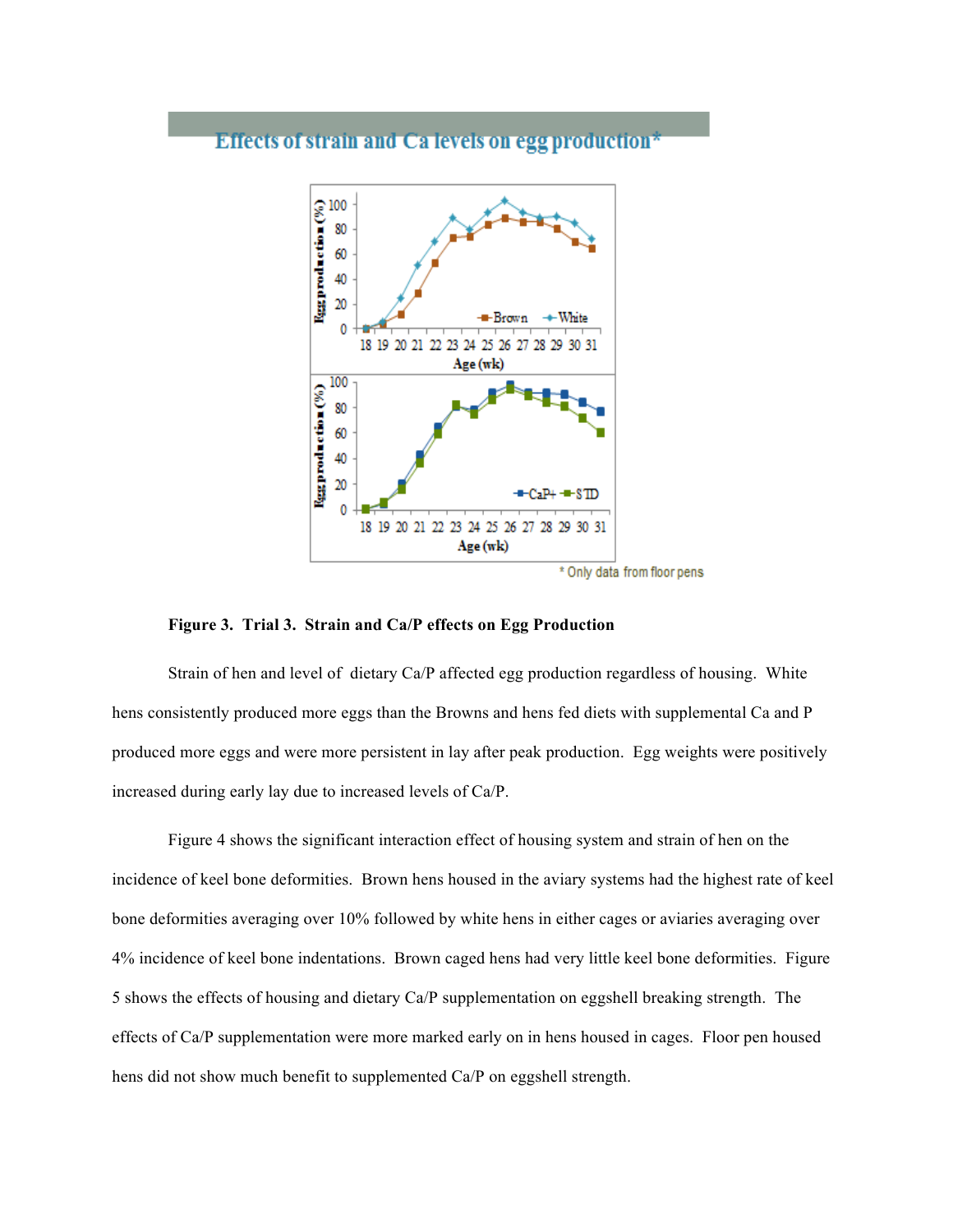

**Figure 4. Trial 3. Effects of strain and housing on Keel Bone Deformities**

**Figure 5. Study 3. Effects of age, housing and Ca/P on Eggshell Breaking Strength**

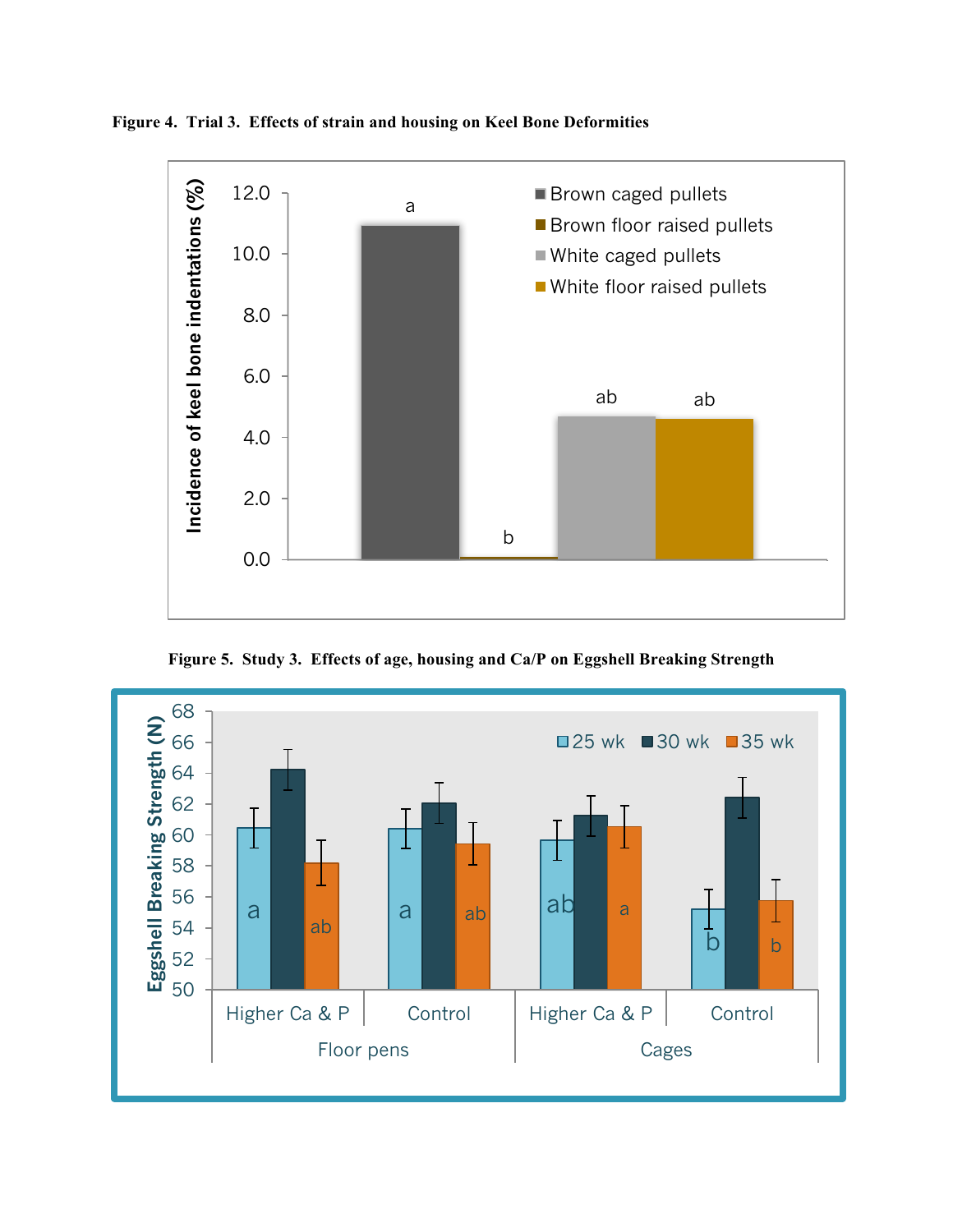### **Study 4. Supplemental Free Choice Calcium from Oyster Shell in Aviary Pens**

This study started Summer 2015 with Hyline Brown hens in Big Dutchman Aviary units. Supplemental oyster shell is offered free choice in small feed pans to the hens and replenished biweekly. Below is a picture of the hens right after the feed pan has been filled. They love it and are anxious to eat fresh shell. Some dust bathe in it as well. Measurements of keel bone deformities, eggshell strength and bone mineral density are being made in the hens during this trial.



**Summary:** More attention needs to be paid to the mineral nutrition program of young developing pullets as they go through their developer and early lay stages to improve bone health. Providing large particle limestone during the pullet growth stages improves long term bone health and possible eggshell quality. Cage free housing systems offer new options for supplementation of calcium in non-traditional formats that may also improve shell quality, bone health as well as being a housing enrichment.